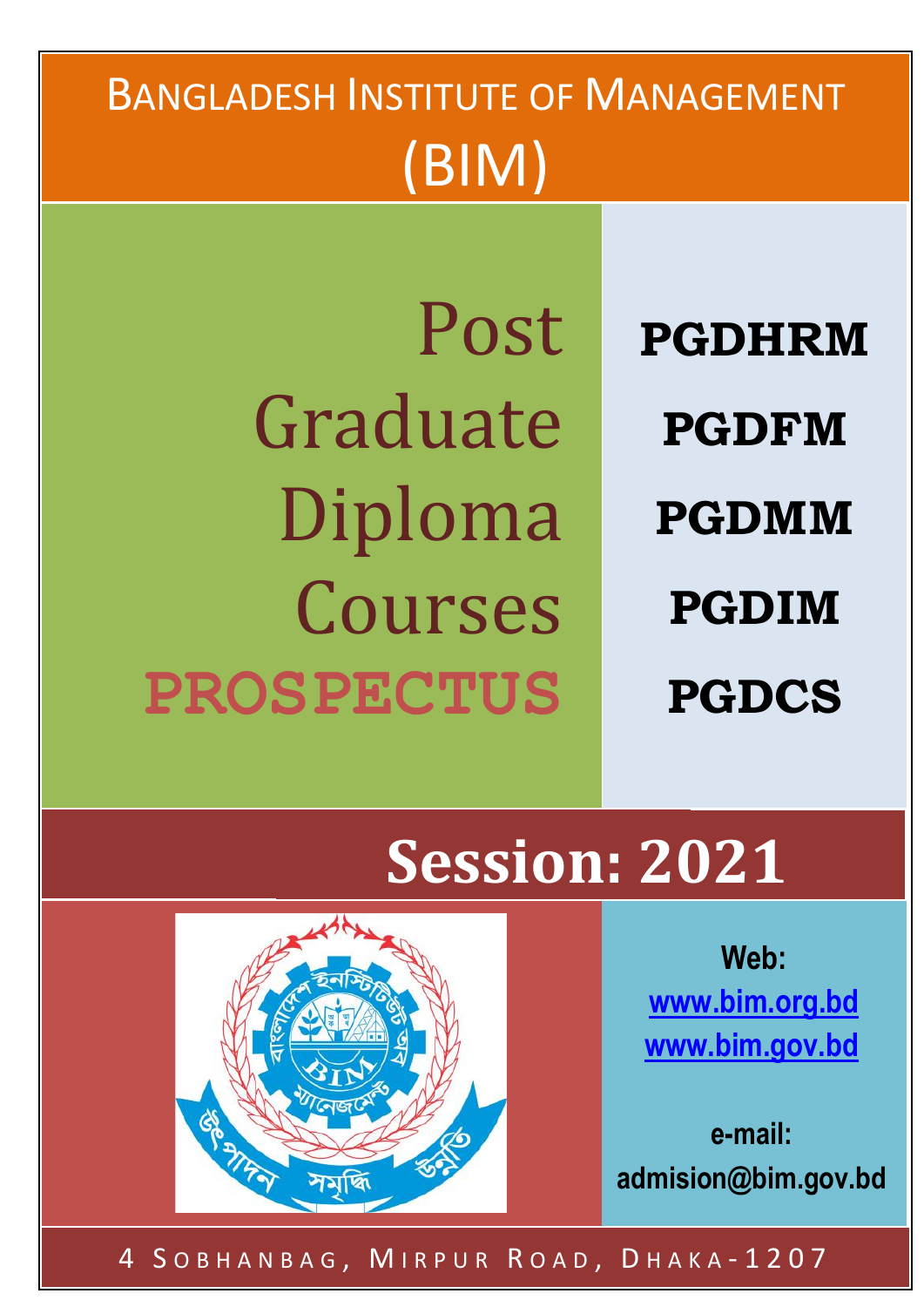### *Bangladesh Institute of Management (BIM) A Brief Profile*

BIM was incepted as an outcome of a tripartite project known as 'East Pakistan Management Development, Supervisory and Instructor Training Centre'. To establish this project, a plan of operation was signed by the then Government of Pakistan, the United Nations and ILO in 1960. The project came into being on 1- 1-1961 under the administrative control of the Ministry of Health, Labour and Social Welfare (Labour and Social Welfare Division) of the then Central Government of Pakistan which was subsequently transferred to the Provincial Government of East Pakistan in December 1963.

In 1970 the East Pakistan Government Educational and Training Institutions Ordinance, 1961 (East Pakistan Ordinance No. XXVI of 1961) was made applicable for Management Development Centre with effect from 1-7-1970 thereby providing the centre with autonomous status.

In 1966 apart from offering short term, subject specific training programmes, a specialized, a year-long Post-Graduate Diploma in Personnel Management was introduced by the Centre.

After independence the institute was entrusted with the responsibility of building up human resources of the country. Between 1972-75, the majority of the clients of the institute were drawn from the public sector enterprises. The institute was also involved in providing training to the members of what was proposed to be the Industrial Management Service (IMS) during this time period.

With the liberalization of the economy from around 1975, there was a distinct shift in focus of the activities of BIM. The client base was also changed from a predominantly public sector to a mix of public and private sector. During late 70's to mid 80's, the institute was recipient of major Technical Assistance Projects, which resulted in a major transformation of the institute. It became a hub of management training with participants drawn from public, private and NGOs. In 1981, a one year-long, Post-Graduate Diploma in Industrial Management was introduced.

In the early 90's, the then Bangladesh Management Development Centre (BMDC) was faced with a strategic decision making situation. Due to proliferation of training institutes in both the public sector as well as NGO sector and because of limited client base, the BMDC was faced with stiff competition in the field of short, subject specific training programmes. Against this backdrop, the BMDC took a farreaching strategic decision to introduce a number of year long, post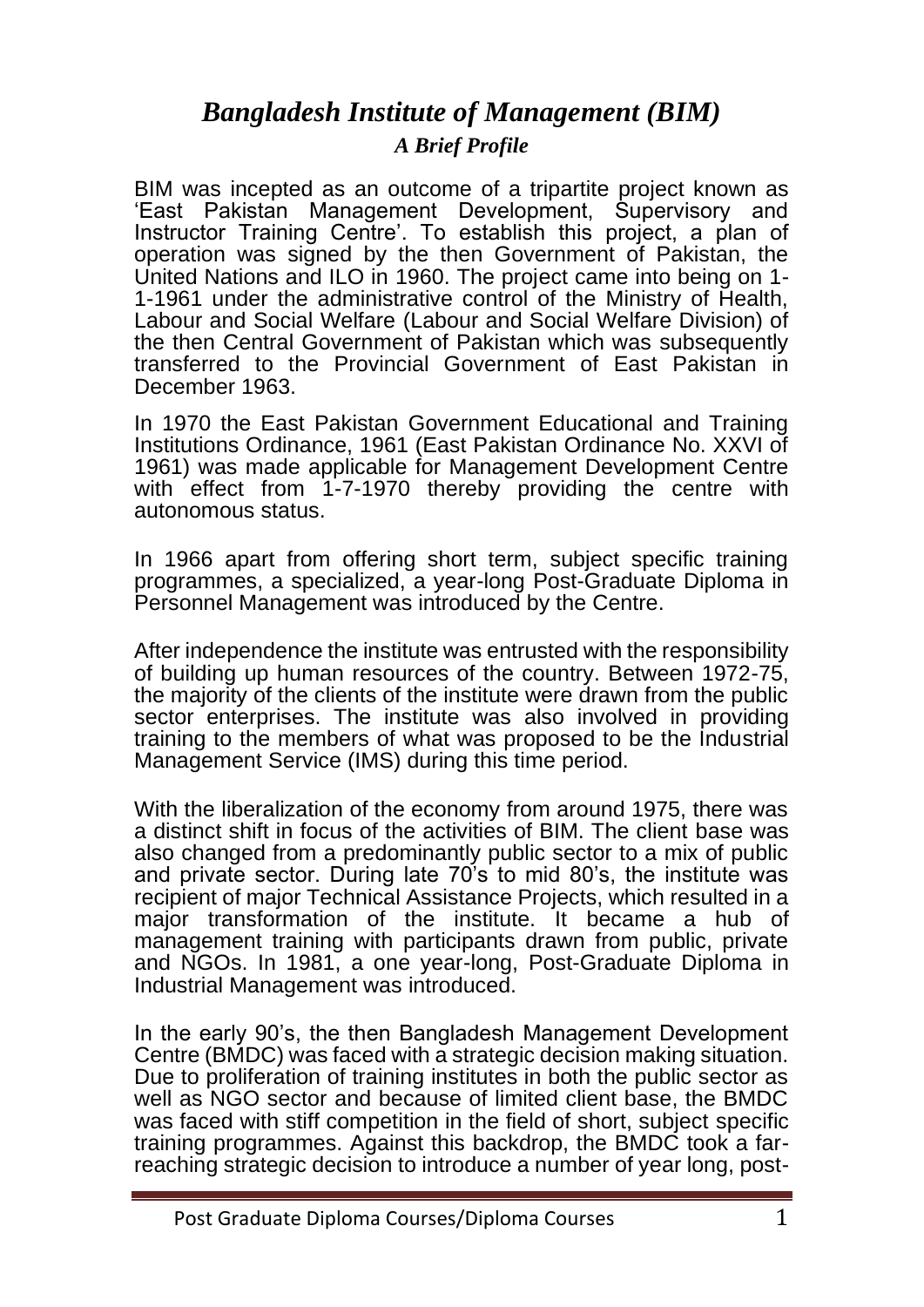graduate diploma courses. Three such academic programmes — Post-Graduate Diploma in Marketing Management, Post-Graduate Diploma in Financial Management, Post-Graduate Diploma in Computer Science were introduced. Response to these new diploma programmes, particularly for computer science, was encouraging.

#### **VISION STATEMENT**

#### **"Management Excellence in Bangladesh"**

During early nineties, in the Bangladesh Management Development Centre (BMDC) started the process of restructuring itself so as to enable it to offer academic programmes designed to create professionals. It was in that light the Bangladesh Management Development Centre (BMDC) was converted into an institute-the Bangladesh Institute of Management (BIM) on August 04, 1997 for opening up opportunities to offer Post-Graduate degree programmes in Business Administration like, Executive MBA, Masters in Human Resource Management etc.

While Training, Research and Consultancy are the three mandated activities of BIM; the major thrust during the last decade has been on training and Post-Graduate Diploma Programs.

#### **Administration and Organization**

The Board of Governors is the governing body of BIM. The Board provides the policy framework for the Institute to operate and monitor its activities. The Board of Governors of BIM consists of members drawn from the government, chamber of commerce and industries, and academics. The Secretary, Ministry of Industries, Government of the People's Republic of Bangladesh is the Chairman of the Board.

The Chief Executive of the Institute is the Director General, who is assisted by three Directors. There are ten functional divisions: (i) viz. Accounting and Financial Management, (ii) Computer Services, (iii) General Management, (iv) Marketing Management, (v) Human Resource Management, (vi) Production Management, Productivity and Consultancy, (viii) Project and Social Service Sector, (ix) Research, Evaluation and Publication and (x) TOT and Behavioral Management. In addition to this, there are six sections namely Administration, Accounts, Audio Visual, Library, Maintenance and Reproduction.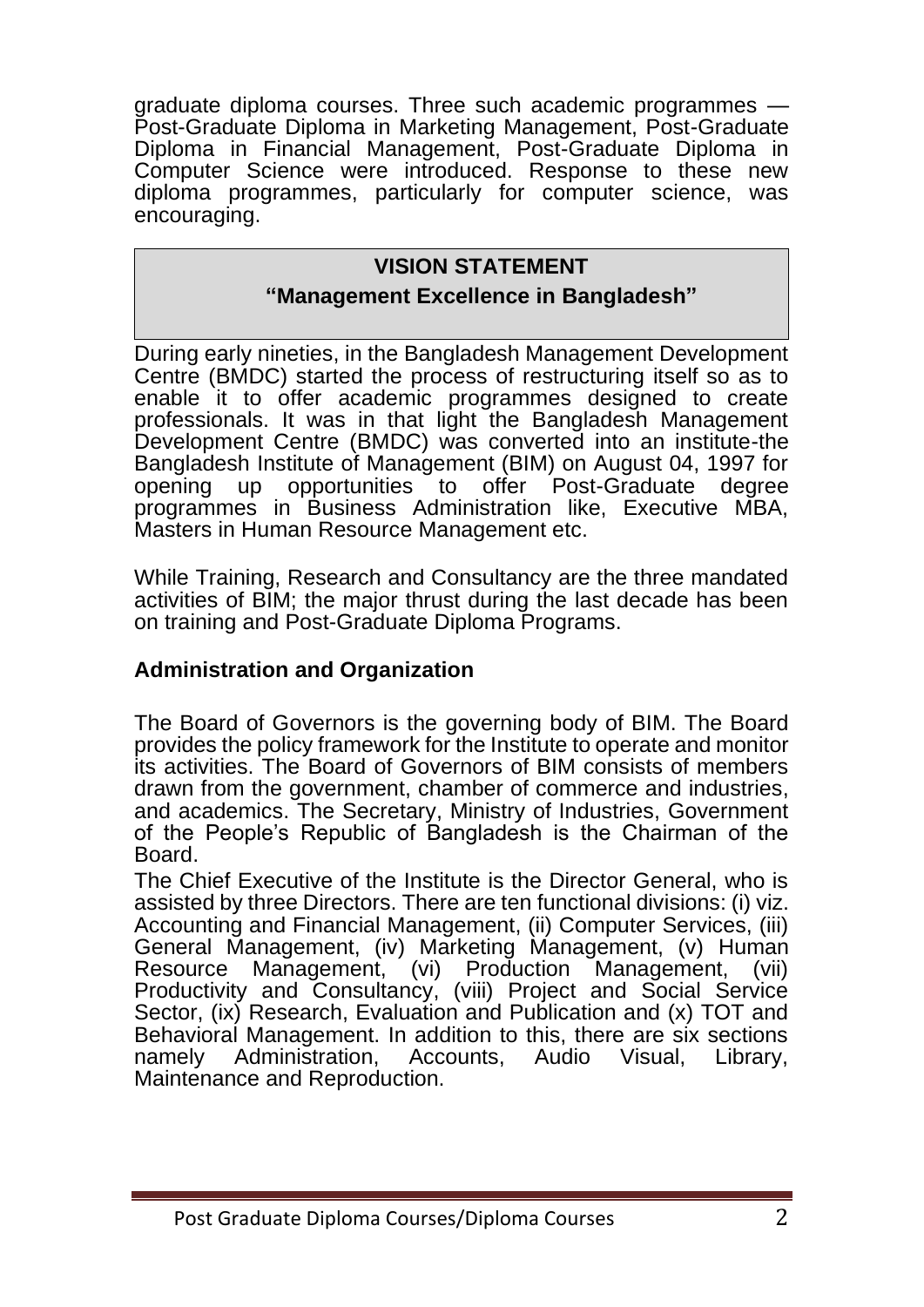#### **MISSION STATEMENT**

#### **"Human Resource Development and Institutional Capacity Building through Management Education, Training, Research and Consultancy Services."**

#### **Objectives of the Institute are**

- To train and develop managers at all levels engaged in commercial, industrial and service organizations of private, public sector and NGO's.
- To help improve productivity in different sectors of the economy through Training, Research and Consultancy services.
- To carry out publication work and disseminate modern knowledge and information in the fields of management development, training, economics, business and other relevant areas.
- To co-operate with similar institutions at home and abroad in promoting exchange of knowledge and experience.

#### **Training**

BIM offers two types of courses: Short courses of 1 to 4 weeks long and Diploma courses of six months to one-year duration.

#### **a. Short Courses**

Over the recent years, BIM has organized over 80 courses and seminars annually of varying duration ranging from one to four weeks, sometimes of longer version for request courses. The courses offered by BIM covers the whole gamut of management studies.

#### **b. Diploma Courses**

BIM offers the following five Post-Graduate diploma courses of one year each (i) Human Resource Management, (ii) Industrial Management, (iii) Marketing Management, (iv) Financial Management and (v) Computer Science. Apart from above Post-Graduate Diploma courses, BIM offers Diploma course in Social Compliance and Productivity & Quality Management of six months duration. Total 16,465 students enrolled in different post-graduate diploma courses till 2019, among them 11,652 were graduated. 750 students enrolled in different post-graduate diploma courses in the session 2020, who are continuing their courses.

#### **Consultancy**

BIM has vast experience in consultancy services and has rendered services to various national and international agencies and organizations. The clientele include among others, Ministry of Planning, Ministry of Finance, Trading Corporation of Bangladesh,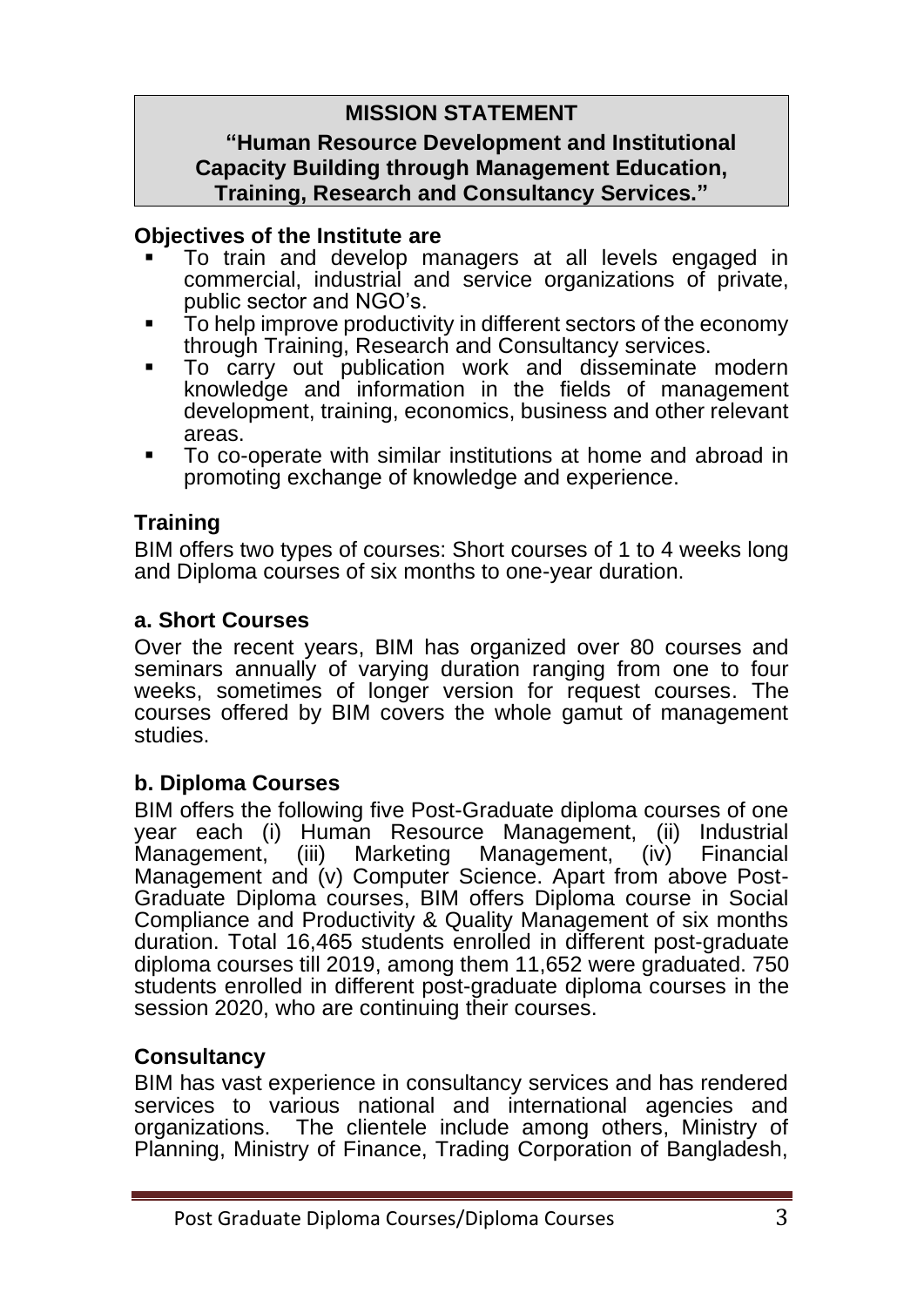Petro Bangla, Power Development Board, Export Promotion Bureau, Bangladesh Chemical Industries Corporation (BCIC), BPC, RAJUK, Bangladesh Railway, Sadharan Bima, Bangladesh Agriculture Research Council (BARC), Civil Aviation Authority, Dhaka WASA, Bangladesh Steel and Engineering Corporation (BSEC), Bangladesh Textile Mills Corporation (BTMC), Bangladesh Jute Mills Corporation (BJMC), Chittagong Port Authority, United Nations Industrial Development Organization (UNIDO), Asian Development Bank (ADB), United Nations Population Fund (UNFPA) etc. In-house services are also provided to various organizations on need basis.

#### **Research**

BIM also undertakes research projects. Such research projects deal with Training and Management Development, Corporate<br>Management, Choice of Technology, Incentive Schemes, Management, Choice of Technology, Incentive Managerial Motivation, Quality Circles, Recruitment and Selection, Performance Appraisal.

#### **Publication**

'Management Development', a quarterly journal carrying articles and research findings of eminent national and international teachers and professionals has been a regular publication of BIM.

#### **Resources**

#### **a. Faculty**

BIM can rightly boast of a multi-disciplinary faculty. Most of the faculty members have had experience in the industry which enables them to better understand the participants. Faculty development programs are carried out on a continuous basic.

#### **b. Physical Facility**

The main campus of BIM is located on five acres of land at 4, Sobhanbag, Mirpur Road, in the centre of Dhanmondi, Dhaka. As the work of "BIM Strengthening Project" has started some part of BIM's old construction was demolished for further construction of 12 storied building. At present there are fourteen fully equipped, airconditioned classrooms, five of which are of international standard. After the completion of the project there will be 28 classrooms with modern training facilities where 1,850 participants can be accommodated at a time. The old hostel of BIM is also under construction so there is only one building containing 15 airconditioned rooms including twin beds and dining facility for 30 individuals but the capacity will be significantly increased after the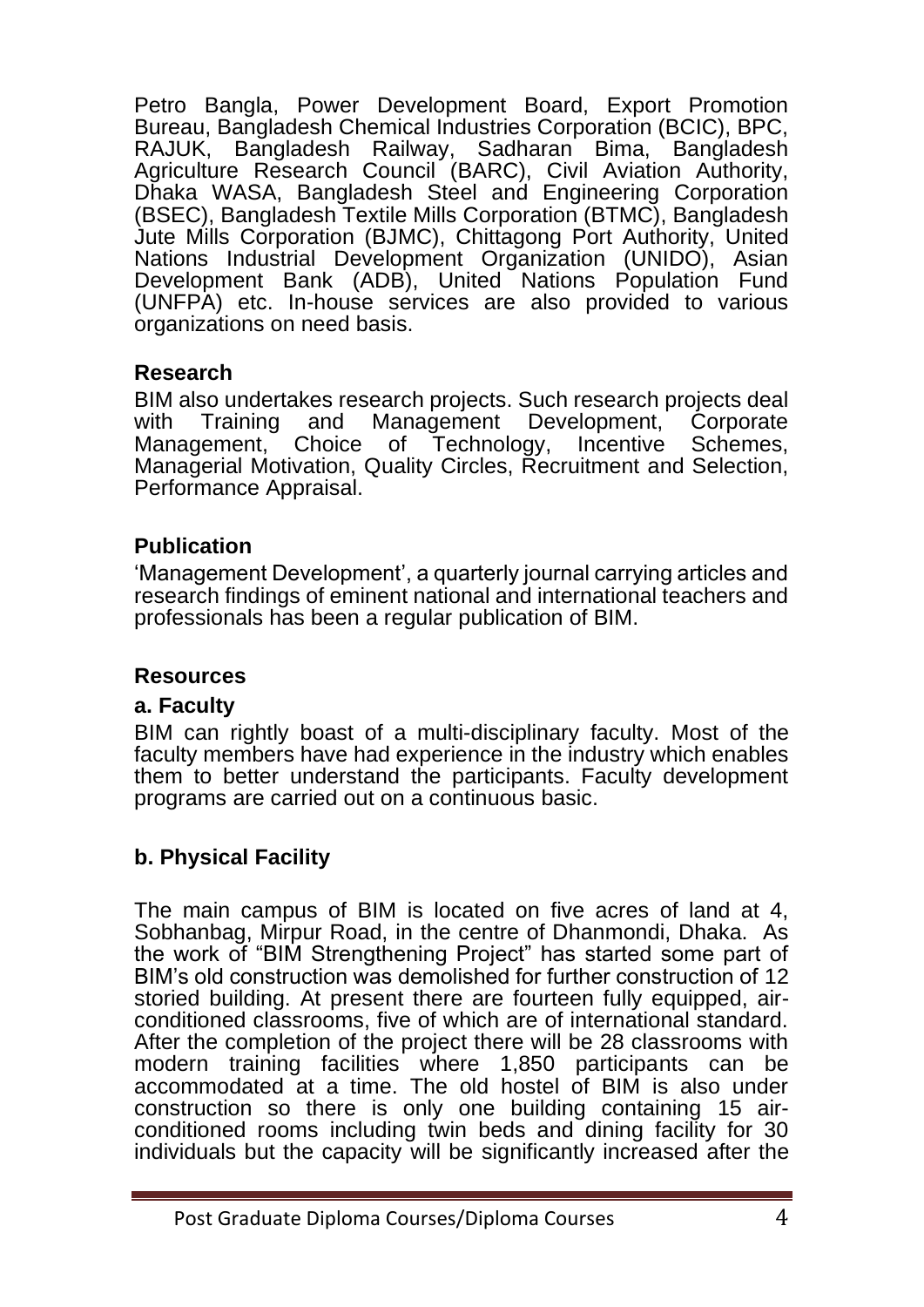completion of the project. BIM has similar, though smaller facilities in the other two major cities of Bangladesh—Chattogram and Khulna.

#### **c. Library Facility**

The fully air-conditioned library at Dhaka has a collection of books on various aspects of management and business practices as well as a limited number of national and international journals. Library facilities are available to all participants and other readers interested in management education.

#### **d. Computer Labs**

BIM has two computer labs equipped with microcomputers numbering over 60. The computer labs are designed to provide conducive learning environment to the participants of computer related courses. Computer lab facility is also available for the participants at the Chattogram campus.

#### **Technical Co-operation with International Agencies**

The Institute has received assistance from a number of international institutions and agencies including the World Bank, USAID, UNDP, ITC/GATT/UNCTAD, UNIFEM and others. It has collaborated with agencies such as the ILO, ITC and UNICEF, IFAD, AARRO and with institutions such as the Asian Productivity Organization (APO), International Centre for Public Enterprises (ICPE), Asian Regional Training and Development Organization (ARTDO), Malaysia, Morocco, and German International Cooperation (GIZ).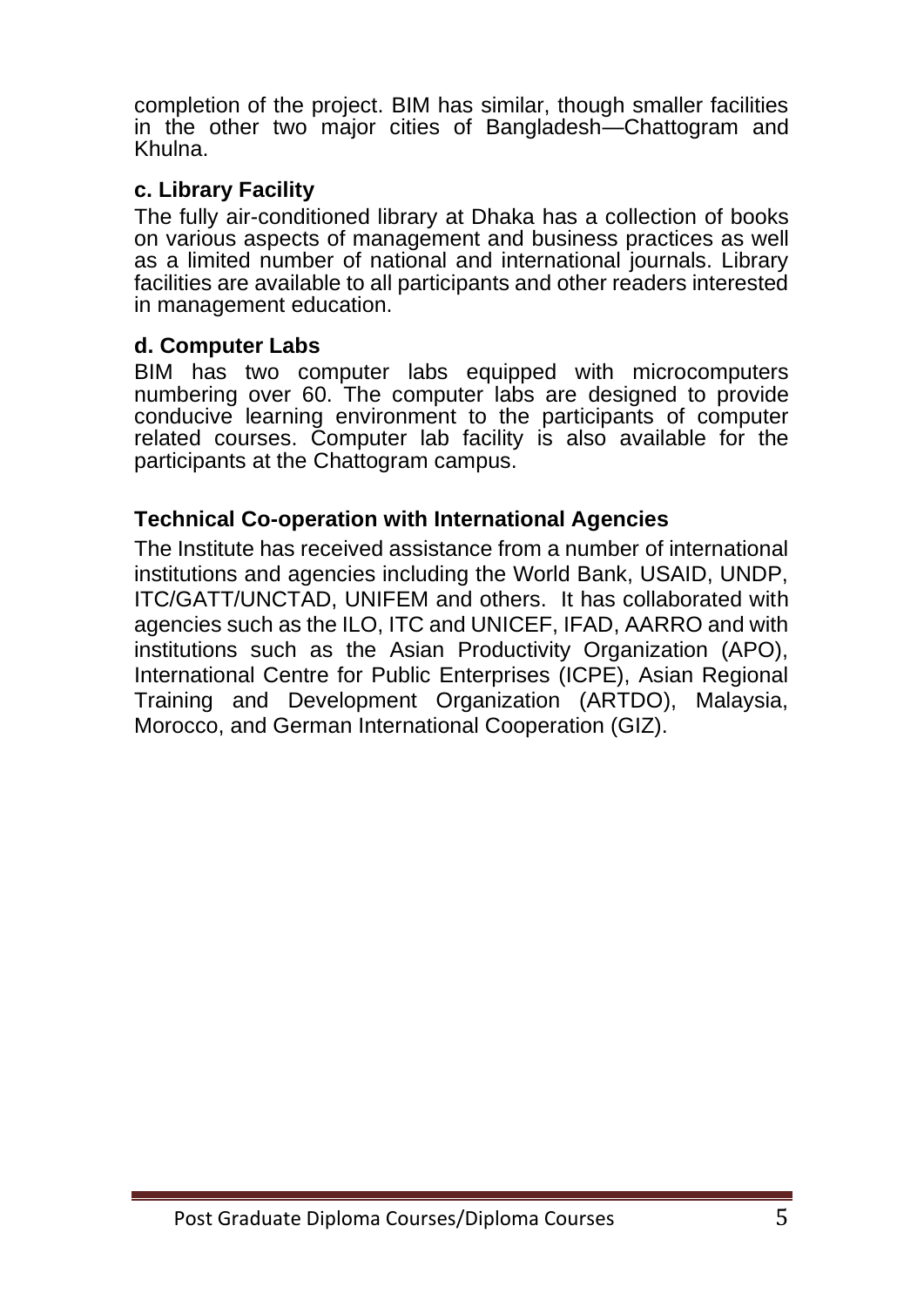## **POST- GRADUATE DIPLOMA COURSES**

Post-Graduate Diploma courses of one-year duration (having two parts, namely, Part-I & Part-II) are being offered by the institute for about last three decades:

**Post-Graduate Diploma in Human Resource Management Post-Graduate Diploma in Industrial Management Post-Graduate Diploma in Financial Management Post-Graduate Diploma in Marketing Management Post-Graduate Diploma in Computer Science**

**Brief of Post-Graduate Diploma Courses**

#### **Post-Graduate Diploma in Human Resource Management (Day & Evening)**

The post-graduate diploma course in Human Resource Management is designed to suit the requirements of labour and social welfare officers, personnel managers and similar officers/executives engaged in Human resource management/human resource management functions and those desirous to make a career in Human Resource Management. BIM has been offering this course on personnel management since 1966- 67. In 2011, "Post-Graduate Diploma in Personnel Management" was renamed as "Post-Graduate Diploma in Human Resource Management".

#### **Post - Graduate Diploma in Industrial Management (Evening)**

The post-graduate diploma course in Industrial Management is designed to suit the requirements of executives engaged in the management of business enterprises. Multidisciplinary in approach, the course is designed to encourage development of knowledge and skills necessary to carry out management functions of enterprises effectively and efficiently. BIM has been offering this course since 1980-81 (discontinued from 2002-2003 and started again from 2011).

#### **Post-Graduate Diploma in Financial Management (Evening)**

The post-graduate diploma course in Financial Management is designed to suit the requirements of managers/executives engaged in finance and accounts functions. The course is suitable for those who are desirous to develop career in the field of Financial Management. BIM has been organizing this course since 1994.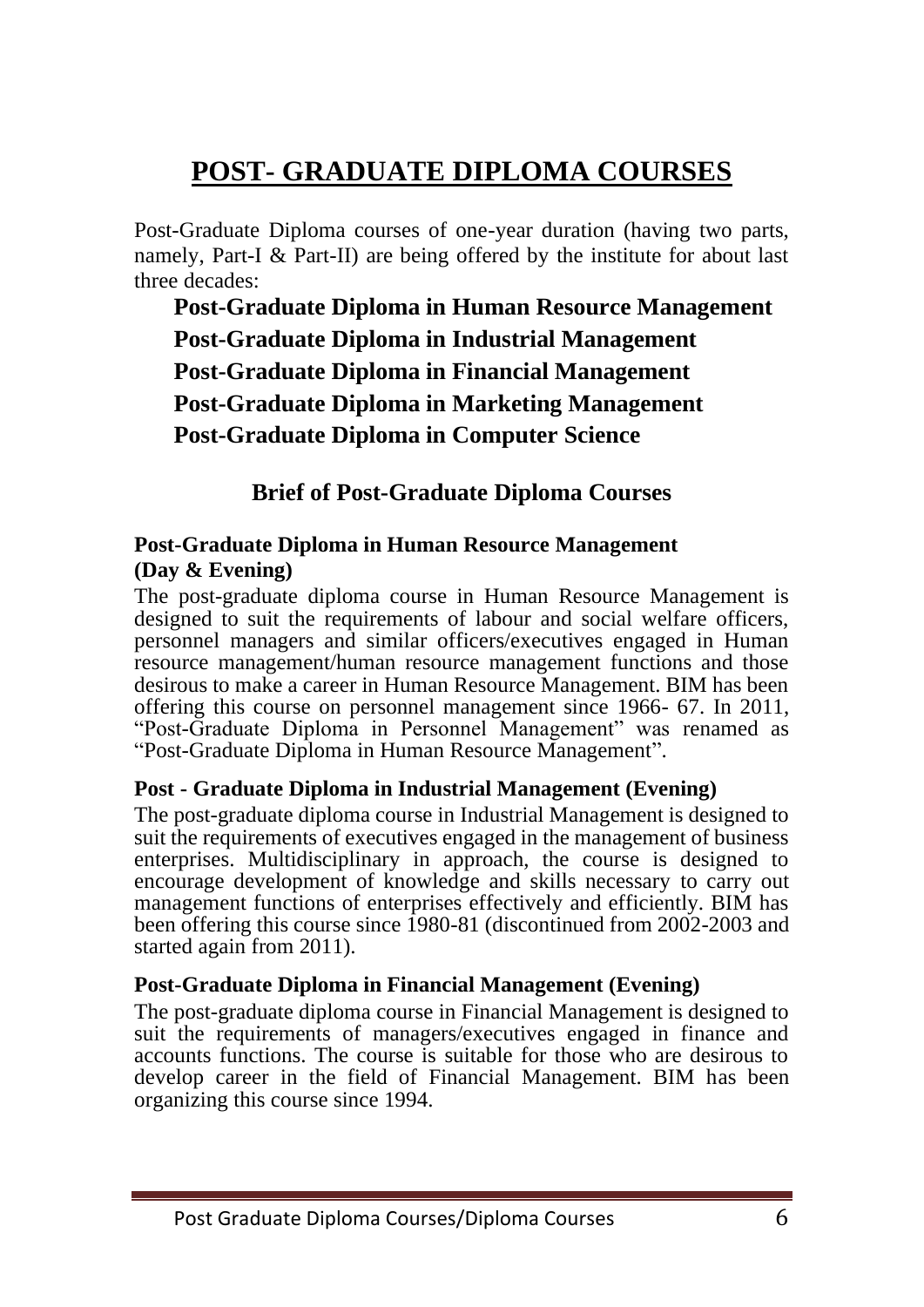#### **Post-Graduate Diploma in Marketing Management (Evening)**

BIM has been offering this post-graduate diploma course from 1994. The course is designed to suit the requirements of officers/executives engaged in the management of marketing functions such as sales, distribution, advertisement and sales promotion, customer relations, export etc. The program encourages developing knowledge and skill necessary to carry out the marketing management functions effectively and efficiently.

#### **Post-Graduate Diploma in Computer Science (Evening)**

The post-graduate diploma course in Computer Science is designed to suit the requirements of those who wish to develop their career as computer professionals. This will help anyone to fit in positions like, Systems Analyst, Information Manager, Database Administrator, etc. The program will also benefit persons occupying traditional functional areas, because they will acquire the necessary know-how to work in computer environment and thus help in bringing about the desired improvement of their respective organizations. BIM has been offering this course since 1994.

#### **Curriculum**

The course curriculum for each post-graduate diploma has two distinct parts where the following subjects are taught.

#### **POST-GRADUATE DIPLOMA IN HUMAN RESOURCE MANAGEMENT (PGDHRM)**

| <b>PART-I</b>                                | <b>Marks</b> |
|----------------------------------------------|--------------|
| 1. Fundamentals of Human Resource Management | 100          |
| 2. Management                                | 100          |
| 3. Organizational Behaviour                  | 100          |
| 4. Economics                                 | 100          |
| 5. a. Statistics                             | 50           |
| b. ICT                                       | 50           |
|                                              | 500          |
| <b>PART-II</b>                               | <b>Marks</b> |
| 1. Human Resource Development                | 100          |
| 2. Strategic Human Resource Planning         | 100          |
| 3. Labour Laws                               | 100          |
| 4. Industrial Relations                      | 100          |
| 5. Industrial Safety & Health                | 100          |
| 6. a. Project Work/Term Paper/Internship     | 75           |
| b. Presentation                              | 25           |
| 7. Viva Voce                                 | 100          |
|                                              | 700          |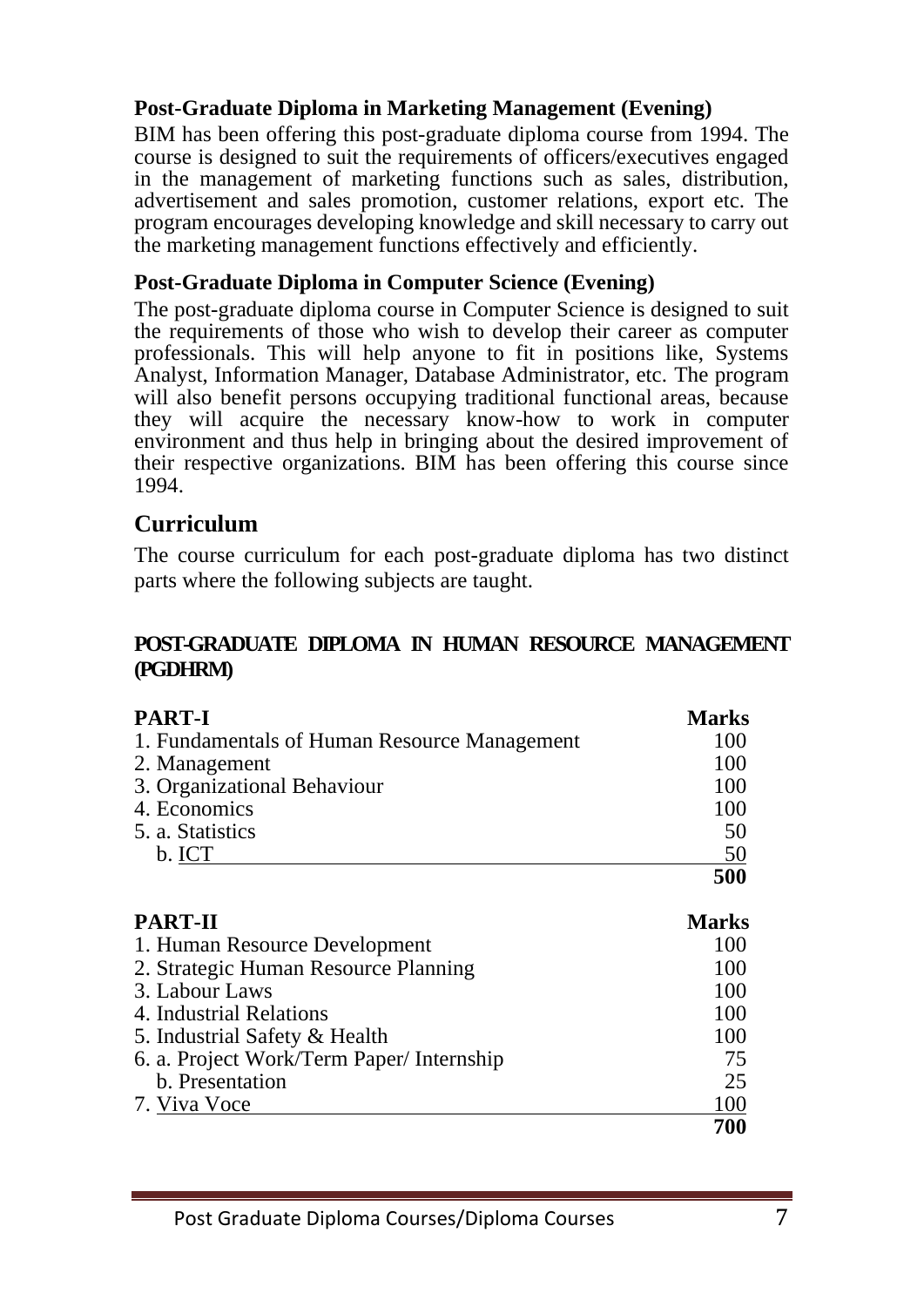#### **POST-GRADUATE DIPLOMA IN INDUSTRIAL MANAGEMENT (PGDIM)**

| PART-I                                    | Marks        |
|-------------------------------------------|--------------|
| 1. Industrial Management                  | 100          |
| 2. Basic Accounting                       | 100          |
| 3. Production & Operations Management     | 100          |
| 4. Managerial Economics                   | 100          |
| 5. Management of Human Resource           | 100          |
|                                           | 500          |
| PART-II                                   | <b>Marks</b> |
| 1. Industrial Health & Safety             | 100          |
| 2. Quantitative Management                | 100          |
| 3. Labour Laws                            | 100          |
| 4. Cost Accounting                        | 100          |
| 5. Marketing Management                   | 100          |
| 6. a. Project Work/Term Paper/ Internship | 75           |
| b. Presentation                           | 25           |
| 7. Viva Voce                              | 100          |

**700**

#### **POST-GRADUATE DIPLOMA IN FINANCIAL MANAGEMENT (PGDFM)**

| <b>PART-I</b>                           | <b>Marks</b> |
|-----------------------------------------|--------------|
| 1. Fundamentals of Financial Management | 100          |
| 2. Principles of Accounting             | 100          |
| 3. a. Business Economics                | 50           |
| b. Statistics                           | 50           |
| 4. Cost Accounting                      | 100          |
| 5. Management Accounting                | 100          |
|                                         | 500          |

| <b>PART-II</b>                                  | <b>Marks</b> |
|-------------------------------------------------|--------------|
| 1. Advanced Financial Management                | 100          |
| 2. Financial Auditing                           | 100          |
| 3. Income Tax & VAT                             | 100          |
| 4. Principles & Practices of Banking            | 100          |
| 5. Computer Application in Financial Management | 100          |
| 6. a. Project Work/Term Paper/ Internship       | 75           |
| b. Presentation                                 | 25           |
| 7. Viva Voce                                    | 100          |
|                                                 | 700          |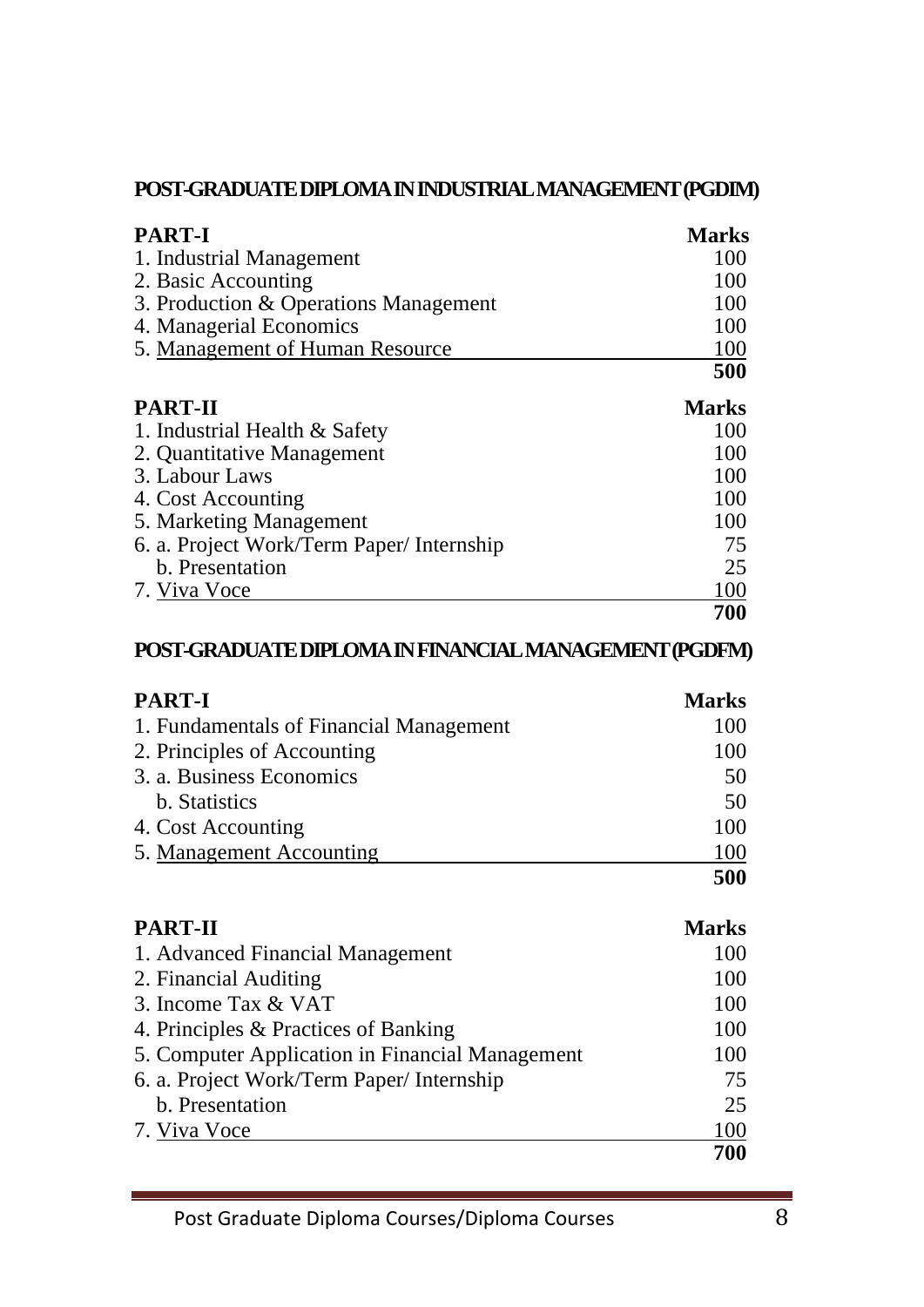#### **POST-GRADUATE DIPLOMA IN MARKETING MANAGEMENT (PGDMM)**

| PART-I                                   | <b>Marks</b> |
|------------------------------------------|--------------|
| 1. Principles of Marketing               | 100          |
| 2. Consumer Behaviour                    | 100          |
| 3. Sales Management                      | 100          |
| 4. a. Applied Statistics                 | 50           |
| b. ICT                                   | 50           |
| 5. Marketing Research                    | 100          |
|                                          | 500          |
| PART-II                                  | <b>Marks</b> |
| 1. Marketing Management                  | 100          |
| 2. Service Marketing                     | 100          |
| 3. E- Marketing                          | 100          |
| 4. International Marketing               | 100          |
| 5. Brand Management                      | 100          |
| 6. a. Project Work/Term Paper/Internship | 75           |
| b. Presentation                          | 25           |
| 7. Viva Voce                             | 100          |
|                                          | 700          |

#### **POST-GRADUATE DIPLOMA IN COMPUTER SCIENCE (PGDCS)**

| <b>PART-I</b>                                | <b>Marks</b> |
|----------------------------------------------|--------------|
| 1. Fundamentals of Computer                  | 100          |
| 2. Data Structure and Algorithm              | 100          |
| 3. Database Management System - I (Back End) | 100          |
| 4. Programming Language $-C$                 | 100          |
| 5. Web Development (Client Side Scripting)   | 100          |
|                                              | 500          |

| PART-1I                                                   | <b>Marks</b> |
|-----------------------------------------------------------|--------------|
| 1. Data Communication & Networking                        | 100          |
| 2. Database Management System - II (Software Development) | 100          |
| 3. System Analysis & Design                               | 100          |
| 4. Operating System (Linux)                               | 100          |
| 5. E- Commerce and Web Programming (Server Side)          | 100          |
| 6. a. Project Work/Term Paper/ Internship                 | 75           |
| b. Presentation                                           | 25           |
| 7. Viva Voce                                              | 100          |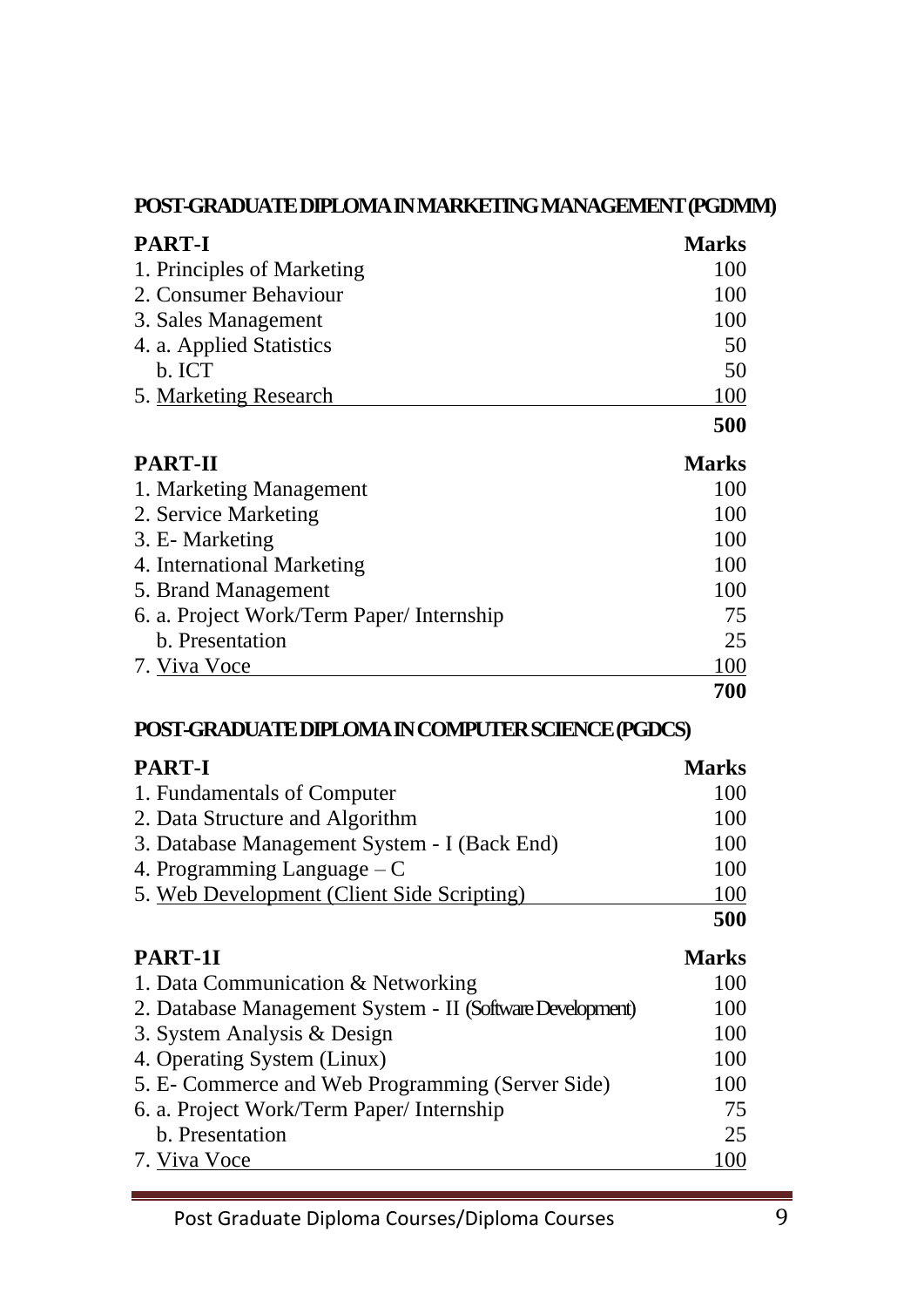On successful completion of Part-I final examinations, participants are allowed to continue the classes for the Part-II.

#### **Term Paper Presentation**

During the academic session a participant has to submit the term paper based on which individual presentation is held. This is done to transform the class room learning into hands on experience.

#### **Credit System**

#### **Total Credit hours: 33**

#### **Calculation of Credit hour:**

- Thirty (30) credit hour will be calculated for 10 papers/subjects of part- I & Part-II (3 credit hour for each subject/paper) and 3 credit hours for term paper & viva voce.
- One credit hour of a subject shall require 14 hours of class lecture. Therefore, a subject/course carrying 3 credit hours shall require 42 lecture hours plus passing the examination.

|    |                                                   | Weeks          |
|----|---------------------------------------------------|----------------|
| a. | Classes (Part-I)                                  | 15             |
|    | Preparatory Leave                                 |                |
|    | Examination                                       | $\mathbf{2}$   |
|    |                                                   | 18             |
| b. | Preparatory time for starting $Part - II$ session |                |
|    |                                                   |                |
| c. | Classes (Part-II)                                 | 15             |
|    | Preparatory Leave                                 |                |
|    | Examination                                       | $\overline{2}$ |
|    |                                                   | 18             |
| d. | Term Paper                                        | 3              |
|    | Presentation                                      | $\overline{2}$ |
|    | Viva-voce                                         | $\mathbf{2}$   |
|    |                                                   |                |
|    | <b>Total</b>                                      | 44             |

#### **The tentative academic calendar of the course is as follows:**

#### **Admission Criteria**

Graduates in any subject from a recognized university, college or institution are eligible for admission. Persons having diploma in any branch of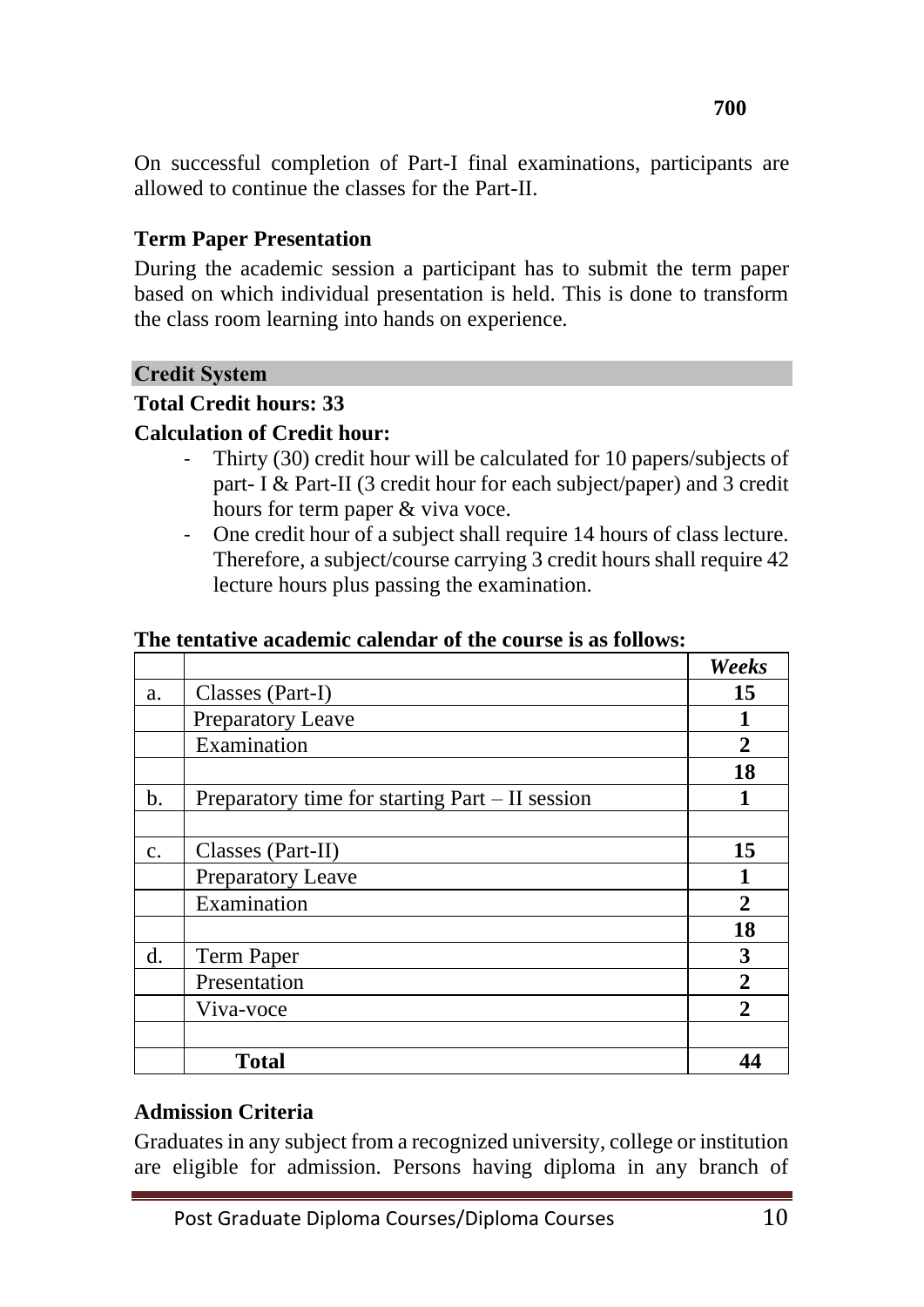engineering subsequently having completed AMIE are also eligible to apply.

Interested persons must apply Online through BIM website: **www.bim.org.bd**. Before filling up the form, please see & follow the "**Application Guideline**" which can be seen in BIM website.

Generally, eighty percent of the seats are filled by the candidates nominated by their employers, while the rest are filled by fresh graduates or equivalent, intending to undertake a career either in Human Resource, Industrial, Financial, Marketing Management or Computer Science.

#### **Venue**

The Post-Graduate Diploma in Human Resource Management is offered at Dhaka, Chattogram and Khulna Campuses of BIM. Other post-graduate diplomas are offered at Dhaka Campus only.

#### **Timing:**

Evening batch: 18:30-21:45 hrs, Day batch: 09:30-12:45 hrs (3/4 days per week)

#### **Examination Rules**

These rules have been framed to conduct and administer the Post-Graduate Diploma Examinations of the Bangladesh Institute of Management (BIM). **The rules are as follows:**

#### 1. **General Rules**

**i.** Short title, Commencement and Application:

The Examination Rules, 2008 shall be in effect for all Post-Graduate Diploma Courses from the Session 2017 and onward.

- **ii.** The examinations of all the diploma courses shall be held in two parts; hereinafter be called the Part-I Examinations and the Part-II Examinations.
- **iii.** The Part-I and Part-II examinations shall be held according to the curriculum and allocated marks shown against each subject/paper and viva-voce.
- **iv.** While a student shall be considered eligible to sit for the written examinations of any subject/paper, he/she should have at least 30% attendance of the total classes of that subject/paper. He/she shall be entitled to obtain marks in class attendance only if he/she attends a minimum of 30% of classes for that subject/paper. Attendance will carry 10% of the total marks for each subject/paper.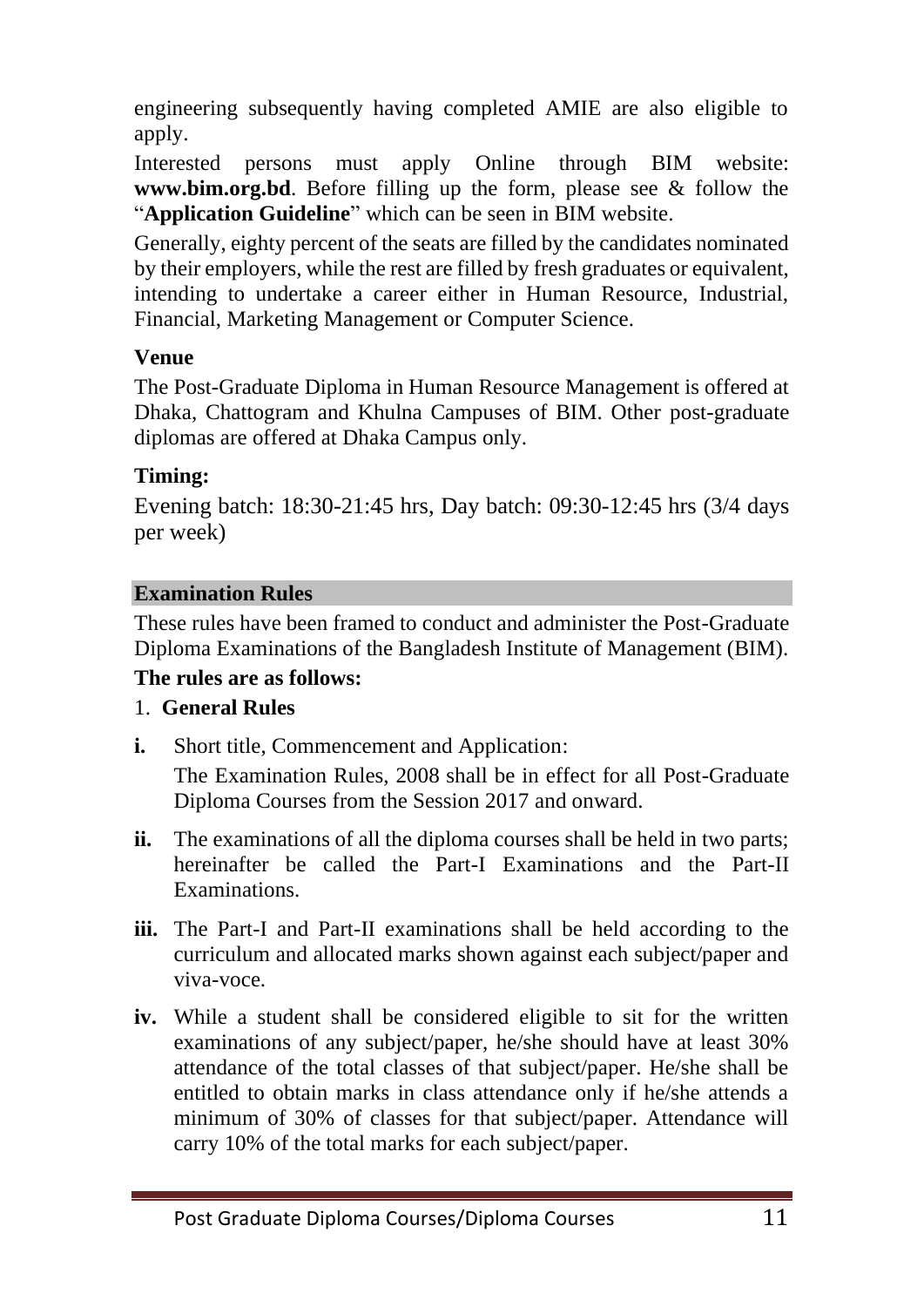| Attendance $(\%)$ | <b>Marks</b> |
|-------------------|--------------|
| $90\% - 100\%$    | 10           |
| $80\% - 89\%$     | 09           |
| $70\% - 79\%$     | 08           |
| $60\% - 69\%$     | 07           |
| $50\% - 59\%$     | 06           |
| $30\% - 49\%$     | 03           |
| Below 30%         | 00           |

The distribution of marks for attendance shall be as follows:

**v.** Distribution of marks for each subject/paper (except Term Paper and Viva-Voce) shall be as follows:

| Attendance                           |      |  |
|--------------------------------------|------|--|
| Class test/assignment and assessment |      |  |
| Mid-Term Examination (1.0 Hour)      |      |  |
| Final Examination (1.5 Hour)         |      |  |
|                                      | Tota |  |

Students failing to appear in Mid-Term Examination may apply for make-up or in case of appeared student may apply for improvement in Mid-Term Examination within 10 (ten) days from the date of Mid-Term Examination of the particular subject/paper and shall pay Tk. 1000/= (one thousand) only for the concern paper/ subject. (Effective date from academic Part-II 2017).

In case of improvement examination, the highest between two marks (i.e. the original examination marks and the improvement examination marks) will be counted as obtained marks for the Midterm Examination. If a participant failed to appear in the Midterm Improvement Examination after submission of application, his/her original examination marks will be counted.

**vi.** Matters relating to attendance, class assessment, assignment, class test, midterm exam shall be the responsibility of the respective subject/paper leaders.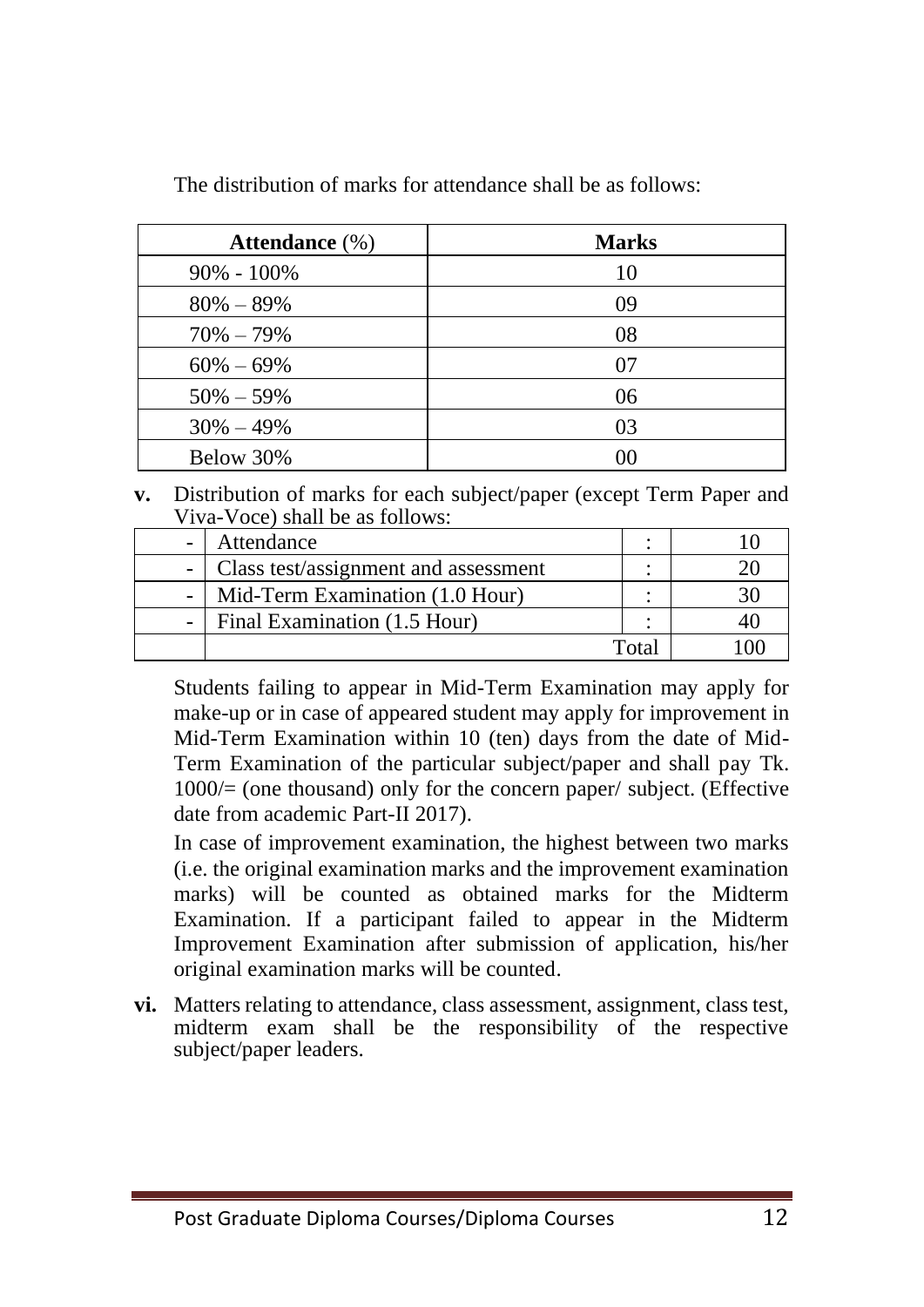| <b>Marks</b>           | Grade | <b>Grade Point</b> |
|------------------------|-------|--------------------|
| 80 Above               | A     | 4.00               |
| 75 to less than 80     | $B+$  | 3.50               |
| 70 to less than 75     | B     | 3.00               |
| $65$ to less than $70$ | $C+$  | 2.50               |
| $60$ to less than $65$ | C     | 2.00               |
| 50 to less than 60     | D     | 1.00               |
| Less than 50           | F     | 0.00               |
| Absent                 |       | 0.00               |

**vii**. Grading system shall be as follows:

As per the above grading system, students are allowed to get a maximum of 2 (two) D grades in each part provided they have CGPA of 2.00 in both parts. Students failing to get the grades and CGPA in Part-I and Part-II shall be declared to have failed to earn the diploma degree.

- **viii**. Students shall have to complete the Term Paper on any topic related to the course of the concerned diploma prior to viva-voce. They shall be eligible to undertake the Term Paper provided they pass the Part-I examinations and appear at all subjects/papers of Part-II Examination.
- **ix.** The Term Paper shall be prepared under the supervision of a guide selected by the Post-Graduate Diploma Course Committee. Students shall have to fulfill all requirements in respect of the Term Paper preparation.
- **x.** Prior to appearing at the viva voce, a candidate has to participate in the individual presentation. The individual presentation shall be held focusing on the subject of the term paper. Under no circumstance a participant will be allowed to appear before the viva-voce examination without attending the individual presentation.
- **xi.** (a) Students failing to appear or failing to score qualifying marks in more than 2 (Two) subjects/papers in any part (Part-I or Part-II) of the diploma courses shall be considered failed (F).
	- (b) Students shall have to pass at least in three subjects/papers in Part-I examinations to be eligible to attend classes in Part-II of the respective diploma course and shall be allowed to sit for Part-II examinations, provided they fulfill the class attendance requirements mentioned in Clause I (iv).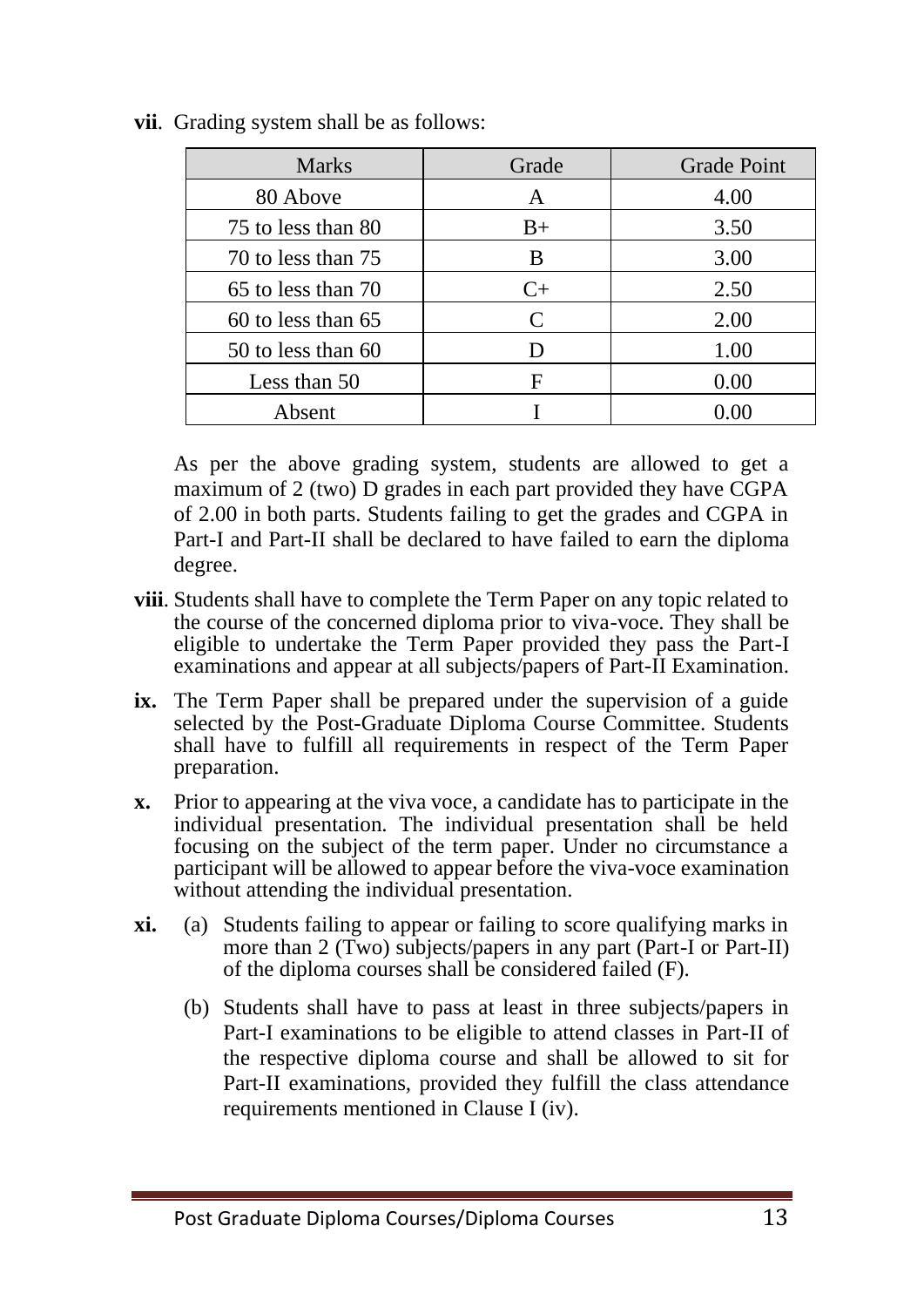- (c) A student with I (Incomplete) or F grade due to failing to appear at the examination or failing in one or two subjects (both in Part-I & Part-II) shall be allowed to sit for the supplementary examinations in those subjects within 4 (four) weeks from the publication of results. Students willing to appear at the Incomplete or Supplementary examination shall be required to submit an application in the prescribed form within 10 (ten) days of the publication of the result along with an examination fees of Tk. 2,000.00 (Taka Two thousand) only for each subject/paper. However, should a student fail in more than two subjects in the Incomplete/Supplementary examination shall be have failed in the diploma program and will be awarded an 'F' grade. Also a student failing to sit for the supplementary examination within the stipulated time, shall be declared to have failed in the subject/subjects and will be awarded an 'F' grade for the subject/subjects.
- (d) Students failing to submit Term Paper (Report and presentation) and appear in Viva-Voce may apply for submitting term paper and appear in Viva-voce shall be required to submit an application in the prescribed form within 10 (ten) days of the publication of the result along with fees of Tk. 5,000.00 (Taka Five thousand) for each exam (Term Paper – Tk.5000.00 & Vivavoce – Tk. 5000.00).
- (e) Students qualifying for the Part-II of the post-graduate diploma courses, having requisite attendance and qualifying marks in all the subjects/ papers of Part-I but do not continue, for any reason, shall be eligible to take readmission in Part-II of the said postgraduate diploma course in the immediate following academic 02 (two) years on payment of 50% of the prevailing total course fees.

#### **2. Discipline & Conduct rules of Examination**

- a) A student, found adopting unfair means or resorting to any activity, not conducive to the proper conduct of the examination, may be punished and/or expelled from the examination of the said subject/paper by the In Charge of the examination. Any student, so expelled from the examination, shall be considered failed in that subject/paper.
- b) A student found adopting unfair means or resorting to any activity not conducive to the proper conduct of the examination,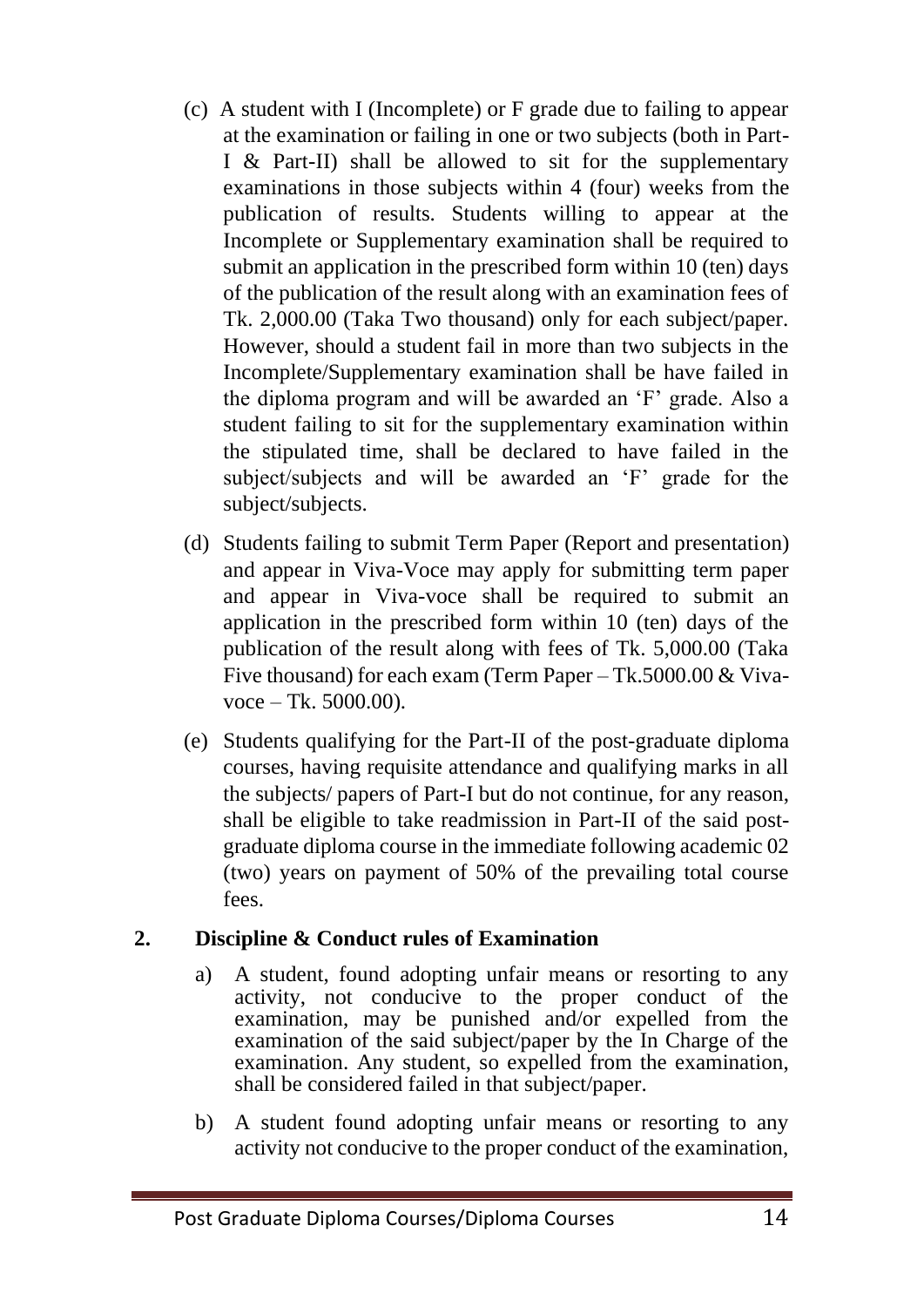may be expelled from the course if the nature/gravity of the offence is such that the authority considers that such decision is appropriate.

#### **3. Re-examination Provisions**

- i. An application for re-examination of an answer script shall have to be completed within 10 (ten) days from the date of the publication of results along with a 're-examination fees' of Tk. 500.00 (Taka five hundred) only for each subject/paper.
- ii. Re-examination shall be limited only to checking of unmarked answers and counting errors, if any.
- iii. The authority can make, amend and modify these rules from time to time.

#### **4. Repeal and savings**

- i. The previous rules of the Post-Graduate Diploma Course Examinations are hereby repealed.
- ii. Such repeal shall not affect the previous operations of the said rules or anything done or any action taken under there and proceedings under the said rules pending at the commencement of these rules shall be continued and disposed of in accordance with the provisions of those rules.
- iii. The decision of the authority in respect of the examination rules shall be final.

#### **Fees**

#### **Online Application Form Fee is Tk. 500.00 (Taka Five hundred) only.**

#### **Course Fee (Applicable from 2020)**

#### **a. Bangladeshi Nationals**

i. For the Post-Graduate Diploma in **Human Resource Management**, **Industrial Management**, **Financial Management** and **Marketing Management**, the course fee is Tk**. 45,000/-** (Taka forty-five thousand) only per participant for the full course. Participants may pay the fee in two installments: the first installment is Tk. 33,750/- (Taka thirty-three thousand seven hundred fifty) only to be paid at the time of admission and the rest Tk. 11,250/- (Taka eleven thousand two hundred fifty) only is payable in second installment within the next two months from the last date of admission.